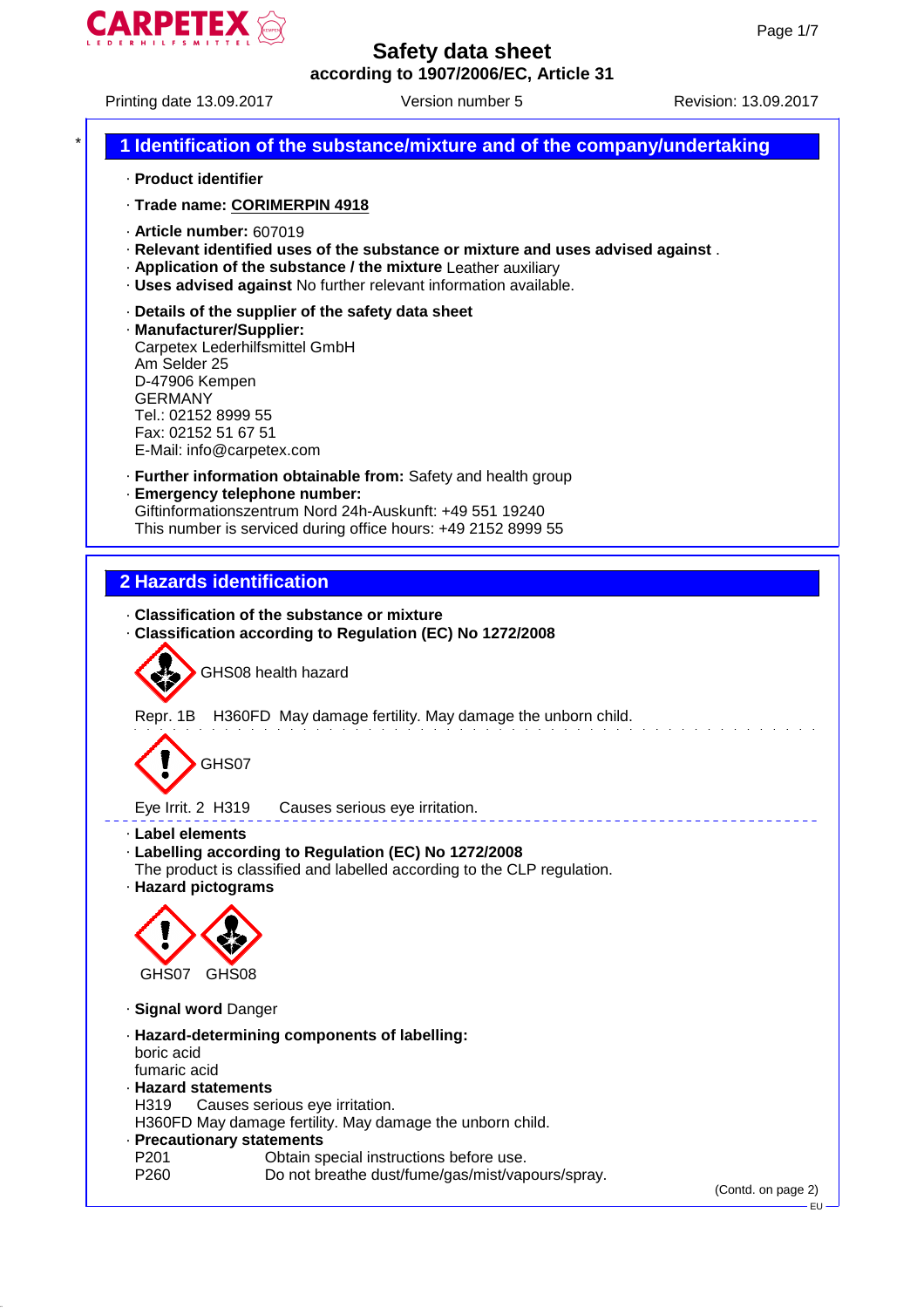

Printing date 13.09.2017 Version number 5 Revision: 13.09.2017

#### **Trade name: CORIMERPIN 4918**

|                  | (Contd. of page 1)                                                                         |
|------------------|--------------------------------------------------------------------------------------------|
| P <sub>280</sub> | Wear protective gloves/protective clothing/eye protection/face protection.                 |
|                  | P305+P351+P338 IF IN EYES: Rinse cautiously with water for several minutes. Remove contact |
|                  | lenses, if present and easy to do. Continue rinsing.                                       |
| P313             | Get medical advice/attention.                                                              |
| P405             | Store locked up.                                                                           |
| Other hazards    |                                                                                            |
|                  | · Results of PBT and vPvB assessment                                                       |
|                  |                                                                                            |

· **PBT:** Not applicable.

· **vPvB:** Not applicable.

#### **3 Composition/information on ingredients**

· **Chemical characterisation: Mixtures**

· **Description:** Mixture of substances listed below with nonhazardous additions.

| · Dangerous components:                                                                         |              |                             |         |  |
|-------------------------------------------------------------------------------------------------|--------------|-----------------------------|---------|--|
| CAS: 10043-35-3<br>EINECS: 233-139-2<br>Index number: 005-007-00-2<br>Reg.nr.: 01-2119486683-25 | boric acid   | $\diamond$ Repr. 1B, H360FD | 50-100% |  |
| CAS: 110-17-8<br>EINECS: 203-743-0<br>Index number: 607-146-00-X<br>Reg.nr.: 01-2119485492-31   | fumaric acid | <b>◯</b> Eye Irrit. 2, H319 | < 10%   |  |
| · SVHC<br>Listed in the candidate list of "Substances of very high concern" (SVHC)              |              |                             |         |  |

10043-35-3 boric acid

· **Additional information:** For the wording of the listed hazard phrases refer to section 16.

### **4 First aid measures**

· **Description of first aid measures**

- · **After inhalation:** Supply fresh air; consult doctor in case of complaints.
- · **After skin contact:** Immediately wash with water and soap and rinse thoroughly.
- · **After eye contact:**

Rinse opened eye for several minutes under running water. If symptoms persist, consult a doctor.

· **After swallowing:**

Seek medical treatment.

Rinse mouth.

Do not induce vomiting.

- · **Information for doctor:**
- · **Most important symptoms and effects, both acute and delayed** No further relevant information available.
- · **Indication of any immediate medical attention and special treatment needed** Risk of aspiration.

### **5 Firefighting measures**

- · **Extinguishing media**
- · **Suitable extinguishing agents:** CO2, powder or water spray. Fight larger fires with water spray or alcohol resistant foam. · **Special hazards arising from the substance or mixture**
- In case of fire, the following can be released: Organic decomposition products

(Contd. on page 3)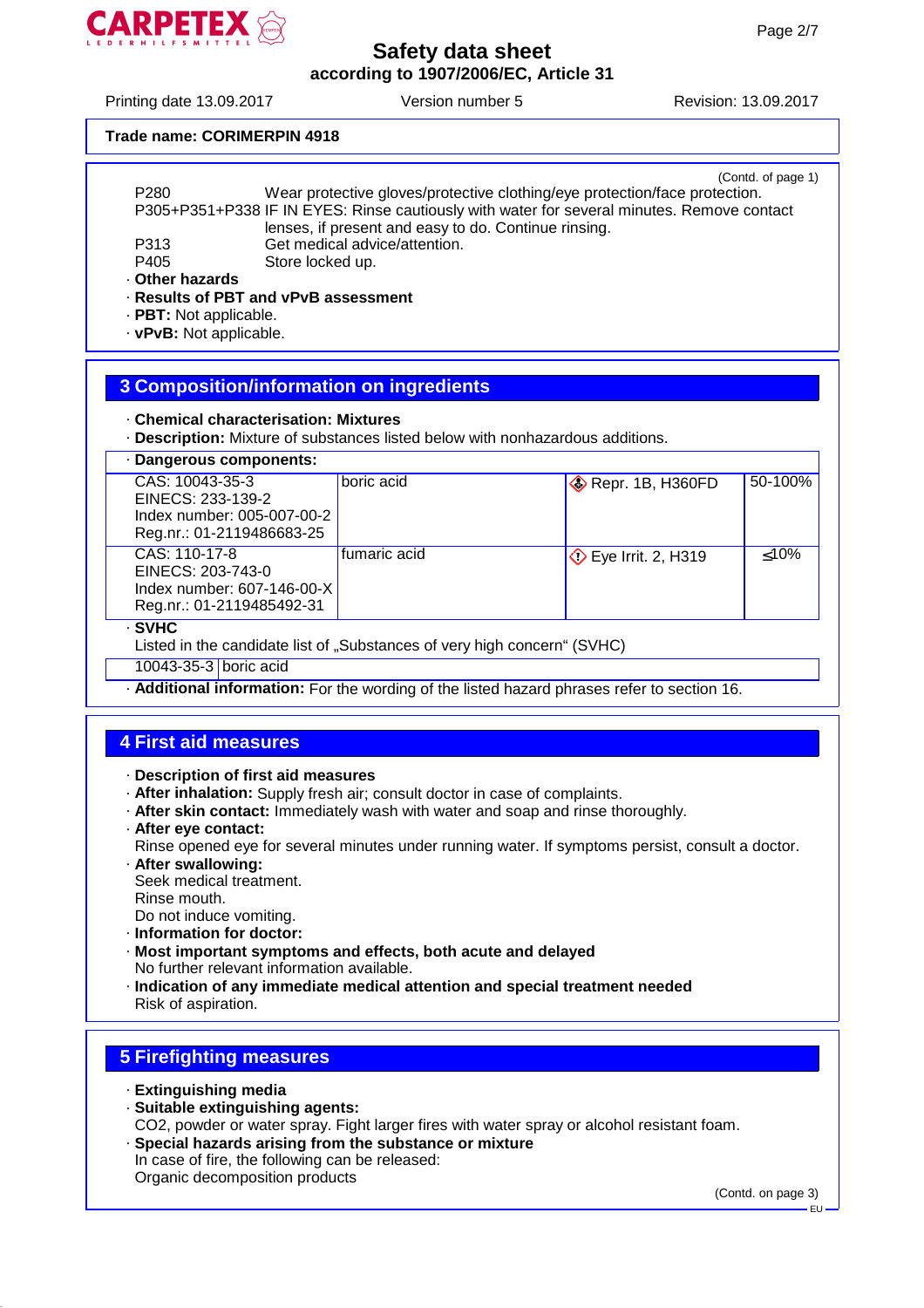

Printing date 13.09.2017 Version number 5 Revision: 13.09.2017

(Contd. of page 2)

#### **Trade name: CORIMERPIN 4918**

Carbon oxides (COx)

· **Advice for firefighters**

· **Protective equipment:** Use suitable breathing apparatus if necessary.

#### **6 Accidental release measures**

· **Personal precautions, protective equipment and emergency procedures** Particular danger of slipping on leaked/spilled product. Wear protective clothing.

Avoid contact with the eyes and skin.

- · **Environmental precautions:** Do not allow to enter sewers/ surface or ground water.
- · **Methods and material for containment and cleaning up:** Dispose contaminated material as waste according to item 13.
- **Reference to other sections** See Section 7 for information on safe handling. See Section 8 for information on personal protection equipment. See Section 13 for disposal information.

## **7 Handling and storage**

· **Handling:**

- · **Precautions for safe handling**
- Open and handle receptacle with care.
- Wear protective clothing.

Do not eat, drink or smoke in working area.

· **Information about fire - and explosion protection:** Keep respiratory protective device available.

· **Conditions for safe storage, including any incompatibilities**

· **Storage:**

· **Requirements to be met by storerooms and receptacles:** Store only in the original receptacle.

- · **Information about storage in one common storage facility:** Not required.
- · **Further information about storage conditions:** Keep container tightly sealed.
- · **Storage class:** Non-combustible, acute toxicity category 3 / toxic or substances with chronic effects
- · **Specific end use(s)** No further relevant information available.

### **8 Exposure controls/personal protection**

· **Additional information about design of technical facilities:** No further data; see item 7.

· **Control parameters**

· **Ingredients with limit values that require monitoring at the workplace:**

- · **Additional information:** The lists valid during the making were used as basis.
- · **Exposure controls**
- · **Personal protective equipment:**
- · **General protective and hygienic measures:**

Keep away from foodstuffs, beverages and feed.

Immediately remove all soiled and contaminated clothing

Wash hands before breaks and at the end of work.

Store protective clothing separately.

Avoid contact with the eyes and skin.

Do not eat, drink, smoke or sniff while working.

The recommended specification of the protective clothing articles is to be chosen according to the duration of the exposition, the concentration and the amount of the dangerous substances at the working environment. Seek advice of the suppliers.

(Contd. on page 4)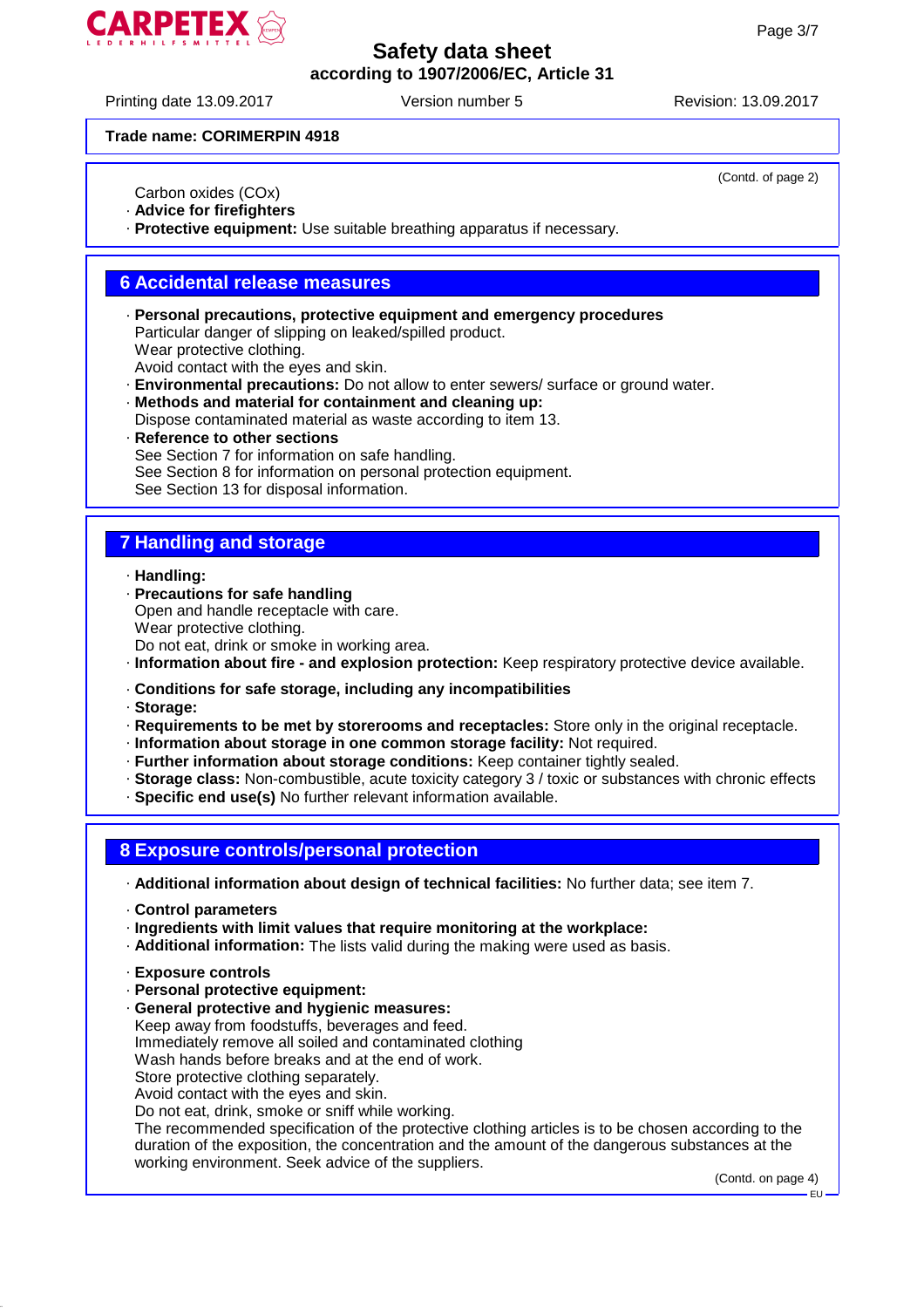

Printing date 13.09.2017 Version number 5 Revision: 13.09.2017

(Contd. of page 3)

#### **Trade name: CORIMERPIN 4918**

|  | · Respiratory protection: |
|--|---------------------------|
|  |                           |

Use suitable respiratory protective device when high concentrations are present. Filter P2

· **Protection of hands:**



Protective gloves

#### · **Material of gloves**

e.g. Nitrile rubber, NBR

- Recommended thickness of the material:  $\geq 0.5$  mm
- · **Penetration time of glove material**
- Minimum breakthrough time : > 120 min (Permeation according to EN 374 Part 3: level 4)
- · **Eye protection:**



Tightly sealed goggles (EN 166).

· **Body protection:** Protective work clothing

| 9 Physical and chemical properties                                                                                    |                                                                                         |  |
|-----------------------------------------------------------------------------------------------------------------------|-----------------------------------------------------------------------------------------|--|
| · Information on basic physical and chemical properties<br><b>General Information</b><br>· Appearance:                |                                                                                         |  |
| Form:                                                                                                                 | Powder                                                                                  |  |
| Colour:<br>· Odour:                                                                                                   | White<br>Characteristic                                                                 |  |
| · Odour threshold:                                                                                                    | Not determined.                                                                         |  |
| $\cdot$ pH-value (10 g/l) at 20 °C:                                                                                   | $2.4 - 2.8$                                                                             |  |
| Change in condition<br><b>Melting point/freezing point:</b><br>Initial boiling point and boiling range: Undetermined. | 100-130 °C                                                                              |  |
| · Flash point:                                                                                                        | Undetermined.                                                                           |  |
| · Flammability (solid, gas):                                                                                          | Not determined.                                                                         |  |
| · Ignition temperature:                                                                                               |                                                                                         |  |
| <b>Decomposition temperature:</b>                                                                                     | Not determined.                                                                         |  |
| · Auto-ignition temperature:                                                                                          | Product is not selfigniting.                                                            |  |
| · Explosive properties:                                                                                               | Product does not present an explosion hazard.                                           |  |
| · Explosion limits:<br>Lower:<br>Upper:                                                                               | Not determined.<br>Not determined.                                                      |  |
| · Vapour pressure:                                                                                                    | Not applicable.                                                                         |  |
| · Density at 20 °C:<br>· Relative density<br>· Vapour density<br>· Evaporation rate                                   | $0.98 - 1.0$ g/cm <sup>3</sup><br>Not determined.<br>Not applicable.<br>Not applicable. |  |
|                                                                                                                       | (Contd. on page 5)                                                                      |  |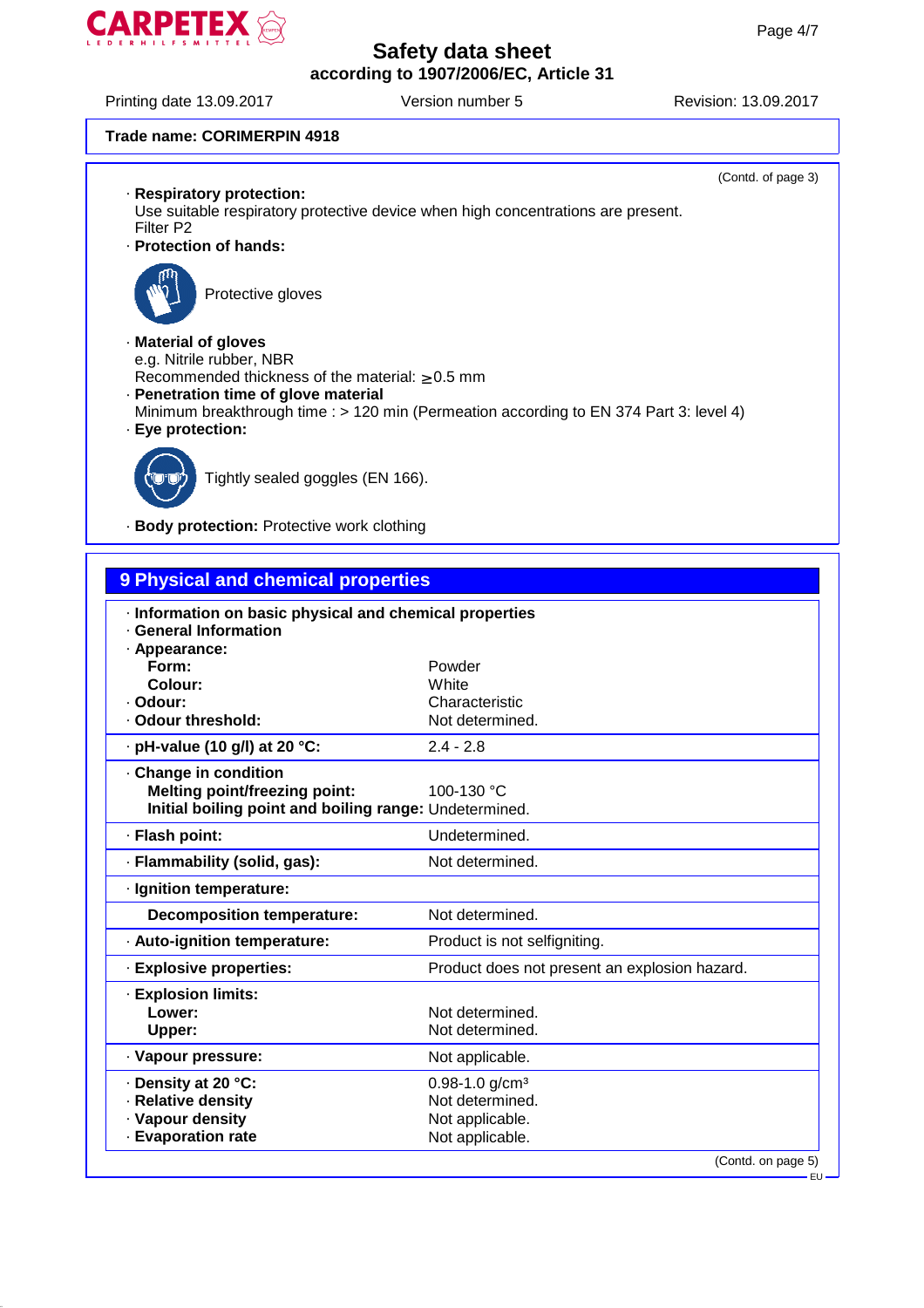

Printing date 13.09.2017 Version number 5 Revision: 13.09.2017

#### **Trade name: CORIMERPIN 4918**

|                                    |                                            | (Contd. of page 4) |
|------------------------------------|--------------------------------------------|--------------------|
| · Solubility in / Miscibility with |                                            |                    |
| water:                             | Soluble.                                   |                    |
| · Viscosity:                       |                                            |                    |
| Dynamic:                           | Not applicable.                            |                    |
| Kinematic:                         | Not applicable.                            |                    |
| Other information                  | No further relevant information available. |                    |

### **10 Stability and reactivity**

· **Reactivity** Product is stable under normal ambient conditions.

- · **Chemical stability**
- · **Thermal decomposition / conditions to be avoided:**
- No decomposition if used according to specifications.
- · **Possibility of hazardous reactions** No dangerous reactions known.
- · **Conditions to avoid** No further relevant information available.
- · **Incompatible materials:** No further relevant information available.
- · **Hazardous decomposition products:** No dangerous decomposition products known.

### **11 Toxicological information**

· **Information on toxicological effects**

· **Acute toxicity** Based on available data, the classification criteria are not met.

· **LD/LC50 values relevant for classification:**

#### **10043-35-3 boric acid**

Oral LD50 2660 mg/kg (rat)

- · **Primary irritant effect:**
- · **Skin corrosion/irritation** Based on available data, the classification criteria are not met.
- · **Serious eye damage/irritation**
- Causes serious eye irritation.
- · **Respiratory or skin sensitisation** Based on available data, the classification criteria are not met.
- · **CMR effects (carcinogenity, mutagenicity and toxicity for reproduction)**
- · **Germ cell mutagenicity** Based on available data, the classification criteria are not met.
- · **Carcinogenicity** Based on available data, the classification criteria are not met.
- · **Reproductive toxicity**
- May damage fertility. May damage the unborn child.
- · **STOT-single exposure** Based on available data, the classification criteria are not met.
- · **STOT-repeated exposure** Based on available data, the classification criteria are not met.
- · **Aspiration hazard** Based on available data, the classification criteria are not met.

### **12 Ecological information**

- · **Toxicity**
- · **Aquatic toxicity:** No further relevant information available.
- · **Persistence and degradability** The organic portion of the product is biodegradable.
- · **Behaviour in environmental systems:**
- · **Bioaccumulative potential** No further relevant information available.
- · **Mobility in soil** No further relevant information available.
- · **Additional ecological information:**
- · **General notes:**

Water hazard class 1 (German Regulation) (Self-assessment): slightly hazardous for water

(Contd. on page 6)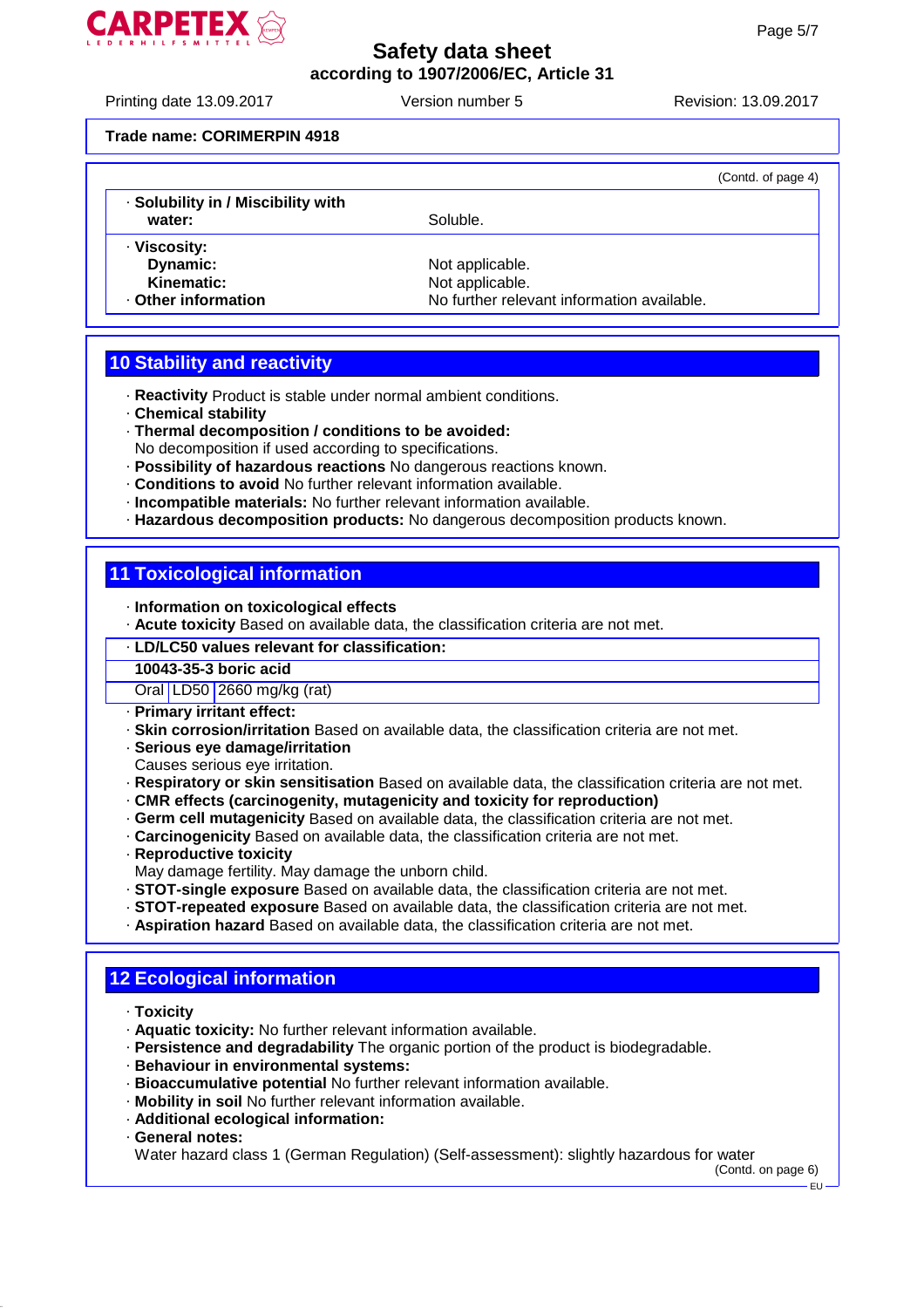

Printing date 13.09.2017 Version number 5 Revision: 13.09.2017

#### **Trade name: CORIMERPIN 4918**

(Contd. of page 5) Do not allow undiluted product or large quantities of it to reach ground water, water course or sewage system.

#### · **Results of PBT and vPvB assessment**

· **PBT:** Not applicable.

- · **vPvB:** Not applicable.
- · **Other adverse effects** No further relevant information available.

### **13 Disposal considerations**

#### · **Waste treatment methods**

· **Recommendation**

Can be burned with household garbage after consulting with the waste disposal facility operator and the pertinent authorities and adhering to the necessary technical regulations.

· **Waste disposal key:**

Determine wastes code in compliance with local waste management company according the European Waste Catalogue (EWC).

- · **Uncleaned packaging:**
- · **Recommendation:** Disposal must be made according to official regulations.
- · **Recommended cleansing agents:** Water, if necessary together with cleansing agents.

### **14 Transport information**

| · UN-Number<br>· ADR, ADN, IMDG, IATA                                          | Void            |
|--------------------------------------------------------------------------------|-----------------|
| · UN proper shipping name<br>· ADR, ADN, IMDG, IATA                            | Void            |
| · Transport hazard class(es)                                                   |                 |
| · ADR, ADN, IMDG, IATA<br>· Class                                              | Void            |
| · Packing group<br>· ADR, IMDG, IATA                                           | Void            |
| · Environmental hazards:<br>· Marine pollutant:                                | No.             |
| · Special precautions for user                                                 | Not applicable. |
| · Transport in bulk according to Annex II of<br><b>Marpol and the IBC Code</b> | Not applicable. |
| · UN "Model Regulation":                                                       | Void            |

### **15 Regulatory information**

- · **Safety, health and environmental regulations/legislation specific for the substance or mixture**
- · **REGULATION (EC) No 1907/2006 ANNEX XVII** Conditions of restriction: 30
- · **National regulations:**
- · **Other regulations, limitations and prohibitive regulations**
- · **Substances of very high concern (SVHC) according to REACH, Article 57** Listed in the candidate list of "Substances of very high concern" (SVHC)

(Contd. on page 7)